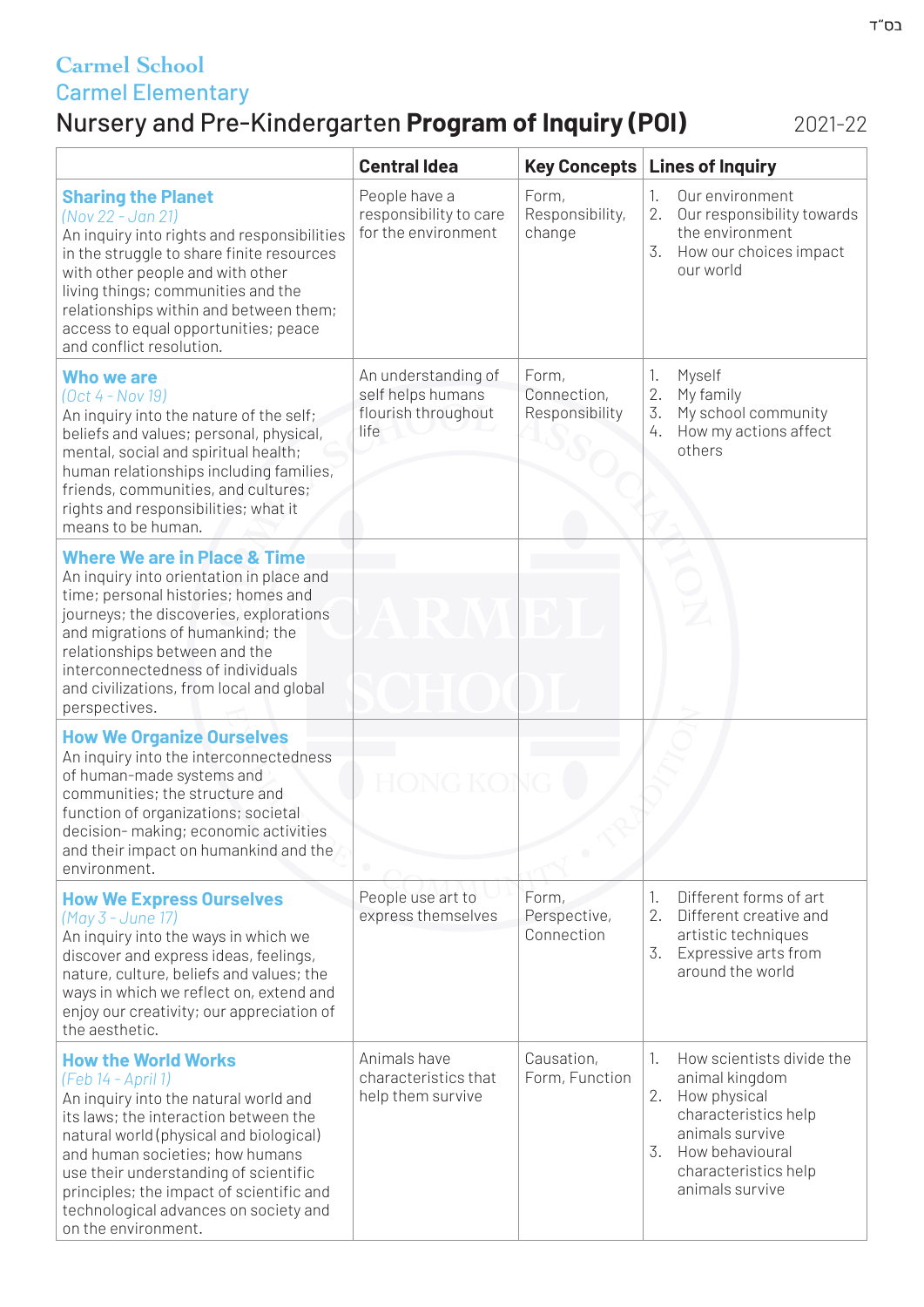# Kindergarten and Grade 1 **Program of Inquiry (POI)** 2021-22

|                                                                                                                                                                                                                                                                                                                                                                      | <b>Central Idea</b>                                                               | <b>Key</b><br><b>Concepts</b>               | <b>Lines of Inquiry</b>                                                                                                                                                                                                                    |
|----------------------------------------------------------------------------------------------------------------------------------------------------------------------------------------------------------------------------------------------------------------------------------------------------------------------------------------------------------------------|-----------------------------------------------------------------------------------|---------------------------------------------|--------------------------------------------------------------------------------------------------------------------------------------------------------------------------------------------------------------------------------------------|
| <b>Sharing the Planet</b><br>(Feb 8 - Mar 18)<br>An inquiry into rights and responsibilities<br>in the struggle to share finite resources<br>with other people and with other<br>living things; communities and the<br>relationships within and between them;<br>access to equal opportunities; peace<br>and conflict resolution.                                    | Water is a limited<br>resource that is<br>essential to life                       | Causation,<br>Connection,<br>Responsibility | How water from different<br>1.<br>sources is used<br>2.<br>The distribution and<br>availability of usable water<br>How human actions affect<br>3.<br>water quality                                                                         |
| <b>Who we are</b><br>(Aug 23 - Oct 22)<br>An inquiry into the nature of the self;<br>beliefs and values; personal, physical,<br>mental, social and spiritual health;<br>human relationships including families,<br>friends, communities, and cultures;<br>rights and responsibilities; what it<br>means to be human.                                                 | An understanding of<br>self helps humans<br>flourish throughout<br>life           | Change,<br>Responsibility,<br>Causation     | How I am growing and<br>1.<br>changing and how I know<br>2.<br>My relationships with<br>others<br>3.<br>How positive thinking can<br>help us grow<br>How I can better<br>4.<br>understand, share and<br>manage my feelings and<br>emotions |
| <b>Where We are in Place &amp; Time</b><br>(Dec 6 - Jan 28)<br>An inquiry into orientation in place and<br>time; personal histories; homes and<br>journeys; the discoveries, explorations<br>and migrations of humankind; the<br>relationships between and the<br>interconnectedness of individuals<br>and civilizations, from local and global<br>perspectives.     | People make their<br>homes in different<br>places for different<br>reasons        | Function,<br>Perspective,<br>Causation      | Our homes<br>1.<br>2.<br>Similarities and<br>differences of homes<br>around the world<br>3.<br>Reasons people build their<br>homes in certain places                                                                                       |
| <b>How We Organize Ourselves</b><br>$(Oct 25 - Dec 3)$<br>An inquiry into the interconnectedness<br>of human-made systems and<br>communities; the structure and<br>function of organizations; societal<br>decision-making; economic activities<br>and their impact on humankind and the<br>environment.                                                              | By working together<br>as a community,<br>people can achieve<br>more              | Form,<br>Function,<br>Responsibility        | 1.<br>What a community is<br>2.6<br>How communities work<br>3.<br>Rules, rights and respect<br>within a community                                                                                                                          |
| <b>How We Express Ourselves</b><br>(May 16 – June 24)<br>An inquiry into the ways in which we<br>discover and express ideas, feelings,<br>nature, culture, beliefs and values; the<br>ways in which we reflect on, extend and<br>enjoy our creativity; our appreciation of<br>the aesthetic.                                                                         | Stories can be shared<br>in a variety of ways<br>and evoke different<br>responses | Form,<br>Perspective,<br>Form               | How stories are shared<br>1.<br>2.<br>Feelings and emotions<br>that stories evoke<br>3.<br>How stories are created                                                                                                                         |
| <b>How the World Works</b><br>(Mar 21 - May 13)<br>An inquiry into the natural world and<br>its laws; the interaction between the<br>natural world (physical and biological)<br>and human societies; how humans<br>use their understanding of scientific<br>principles; the impact of scientific and<br>technological advances on society and<br>on the environment. | All living things go<br>through a process of<br>change                            | Change,<br>Function,<br>Connection          | Cycles in the natural world<br>Ί.<br>2.<br>Similarities and<br>differences between<br>stages in cycles<br>3.<br>How cycles affect life                                                                                                     |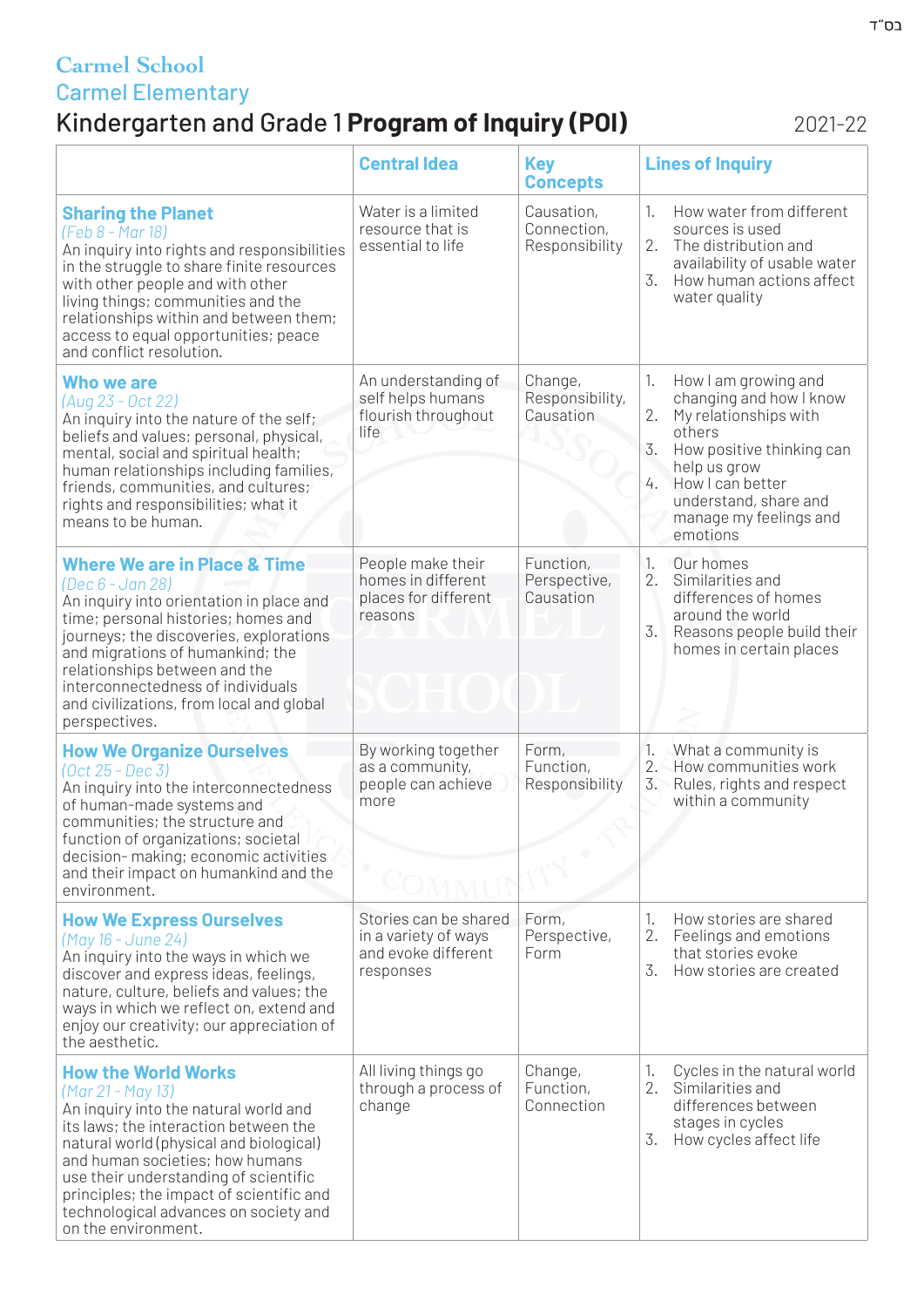# Grade 2 and Grade 3 **Program of Inquiry (POI)** 2021-22

|                                                                                                                                                                                                                                                                                                                                                                       | <b>Central Idea</b>                                                           | <b>Key</b><br><b>Concepts</b>               | <b>Lines of Inquiry</b>                                                                                                                                                                                                           |
|-----------------------------------------------------------------------------------------------------------------------------------------------------------------------------------------------------------------------------------------------------------------------------------------------------------------------------------------------------------------------|-------------------------------------------------------------------------------|---------------------------------------------|-----------------------------------------------------------------------------------------------------------------------------------------------------------------------------------------------------------------------------------|
| <b>Sharing the Planet</b><br>(Oct 25 - Dec 3)<br>An inquiry into rights and responsibilities<br>in the struggle to share finite resources<br>with other people and with other<br>living things; communities and the<br>relationships within and between them;<br>access to equal opportunities; peace<br>and conflict resolution.                                     | Insects provide many<br>services to humans<br>and the environment             | Connection,<br>Function,<br>Causation       | Products derived from<br>1.<br>insects<br>2.<br>Roles of insects in nature<br>3.<br>Interactions between<br>humans and insects                                                                                                    |
| <b>Who we are</b><br>(Aug 23 - Oct 22)<br>An inquiry into the nature of the self;<br>beliefs and values; personal, physical,<br>mental, social and spiritual health;<br>human relationships including families,<br>friends, communities, and cultures;<br>rights and responsibilities; what it<br>means to be human.                                                  | An understanding of<br>self helps humans<br>flourish throughout<br>life       | Function,<br>Responsibility,<br>Perspective | How to keep relationships<br>1.<br>strong<br>2.<br>Appreciating and valuing<br>all people<br>3.<br>How knowing my body<br>helps me grow confidently<br>and stay healthy<br>4.<br>How goal setting helps us<br>to grow as learners |
| <b>Where We are in Place &amp; Time</b><br>(Dec 6 - Jan 28)<br>An inquiry into orientation in place and<br>time; personal histories; homes and<br>journeys; the discoveries, explorations<br>and migrations of humankind; the<br>relationships between and the<br>interconnectedness of individuals<br>and civilizations, from local and global<br>perspectives.      | Throughout history<br>inventions have<br>helped shape the<br>world we live in | Function,<br>Change,<br>Connection          | Inventions that impact our<br>1.<br>lives<br>2.<br>Significant inventions<br>throughout history<br>How inventions have<br>3.<br>evolved over time (wants/<br>needs)                                                               |
| <b>How We Organize Ourselves</b><br>(Mar 21 - May 13)<br>An inquiry into the interconnectedness<br>of human-made systems and<br>communities; the structure and<br>function of organizations; societal<br>decision-making; economic activities<br>and their impact on humankind and the<br>environment.                                                                | Organizations around<br>the world help those<br>in need                       | Responsibility,<br>Function,<br>Change      | Our responsibility towards<br>1.<br>those in need<br>2.<br>Organizations within our<br>communities<br>3.<br>The impact organizations<br>have on people in need                                                                    |
| <b>How We Express Ourselves</b><br>(Feb 8 - Mar 18)<br>An inquiry into the ways in which we<br>discover and express ideas, feelings,<br>nature, culture, beliefs and values; the<br>ways in which we reflect on, extend and<br>enjoy our creativity; our appreciation of<br>the aesthetic.                                                                            | Images help<br>communicate ideas<br>and information                           | Function,<br>Perspective,<br>Form           | The use of images in our<br>1.<br>everyday lives<br>2.<br>How we interpret and<br>respond to images<br>3.<br>The features of powerful<br>images                                                                                   |
| <b>How the World Works</b><br>(May 16 - June 24)<br>An inquiry into the natural world and<br>its laws; the interaction between the<br>natural world (physical and biological)<br>and human societies; how humans<br>use their understanding of scientific<br>principles; the impact of scientific and<br>technological advances on society and<br>on the environment. | Disasters are forces<br>that can impact our<br>world                          | Connection,<br>Causation,<br>Function       | Where disasters happen<br>1.<br>most often<br>2.<br>The interconnectedness of<br>disasters<br>$\overline{3}$ .<br>The science behind<br>disasters                                                                                 |